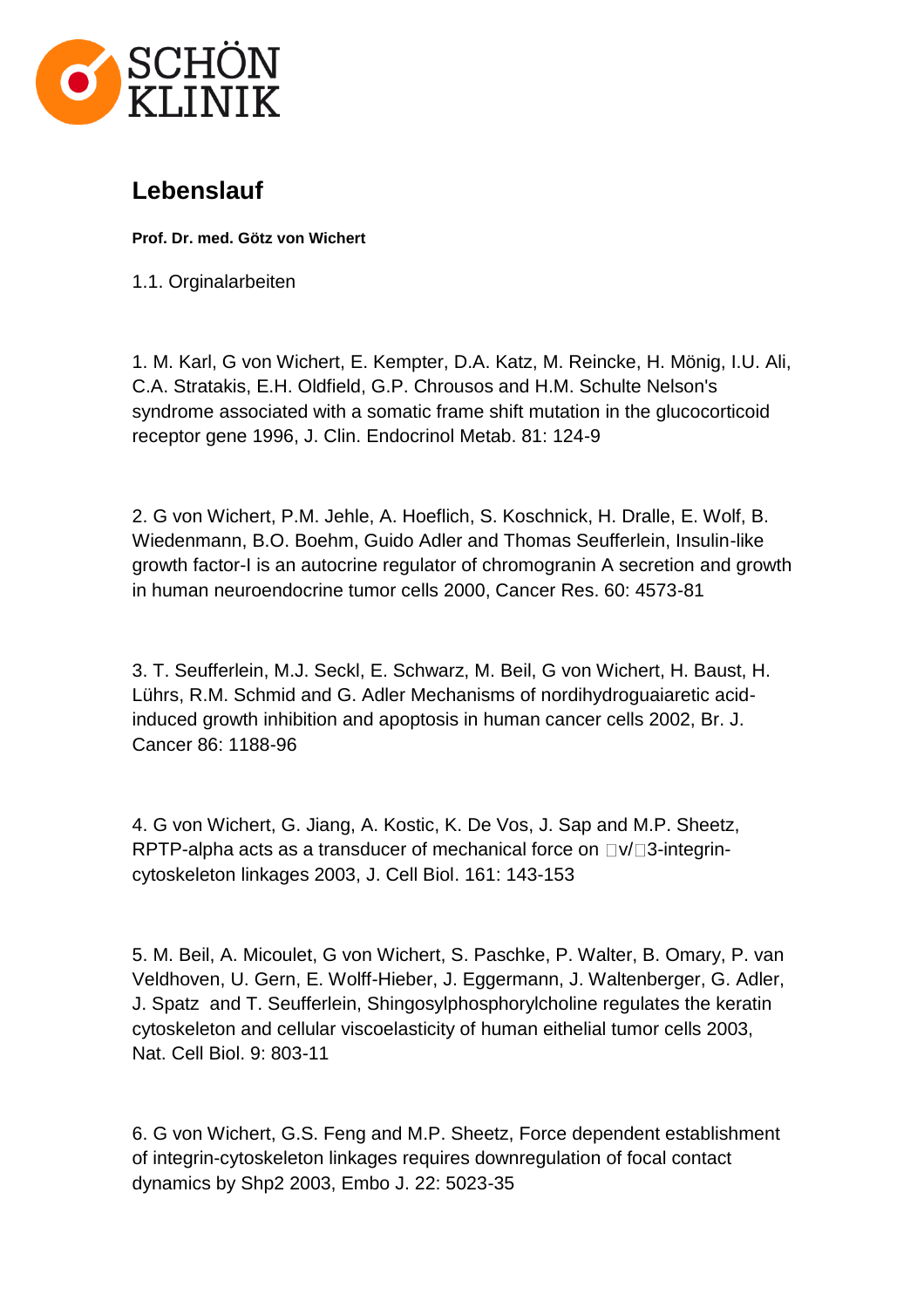

7. G von Wichert, U. Haeussler, F.R. Greten, S. Kliche, H. Dralle, B.O. Böhm, G. Adler and T. Seufferlein, Regulation of cyclin D1 expression by autocrine IGF-I in human BON neuroendocrine tumor cells 2005, Oncogene 24:1284-89

8. U. Haeussler, G von Wichert, R. M. Schmid, F. Keller and G. Schneider, Epidermal Growth Factor (EGF) activates nuclear factor B in human proximal tubule cells 2005, Am. J. Physiol. renal, 289: 808-15

9. A. Auer, J. von Blume, S Sturany, G von Wichert, J. van Lint, J. Vandenheede, G. Adler and T. Seufferlein Role of the regulatory domain of protein kinase D2 in phorbol ester binding, catalytic activity and nucleocytoplasmic shuttling 2005, Mol. Biol. Cell, 16:4375-85

10. K. Jungert, A. Buck, G. Adler, G von Wichert, T. M. Gress, V. Ellenrieder Sp1 is required for TGFß induced transcriptional induction of mesenchymal transition and migration in pancreatic cancer cells 2007, Cancer Res: 67:1563- 70

11. T. Aleksic, G von Wichert, K. Giehl, T.M. Gress, P. Michl CUTL1 promotes tumor cell migration by decreasing proteasome-mediated Src degradation 2007, Oncogene: 26(40):5939-49

12. B Baumann, M Wagner, T Aleksic, G von Wichert, CK Weber, G Adler, T Wirth. Constitutive IKK2 activation in acinar cells is sufficient to induce pancreatitis in vivo. 2007, J Clin Invest: 117:1502-13.

13. G von Wichert, D Krndija, H Schmid, G von Wichert, G Haerter, G Adler, T Seufferlein, M P Sheetz Focal Adhesion Kinase mediates defects in the forcedependent reinforcement of initial integrin-cytoskeleton linkages in metastatic colon cancer cell lines 2008, E J Cell Biol: 87(1):1-16

14. G von Wichert, T Edenfeld, J von Blume, H Krisp, D Krndija, H Schmid, F Oswald, P Walther, G Adler, T Seufferlein Protein kinase D2 regulates chromogranin A secretion in human BON neuroendocrine tumour cells 2008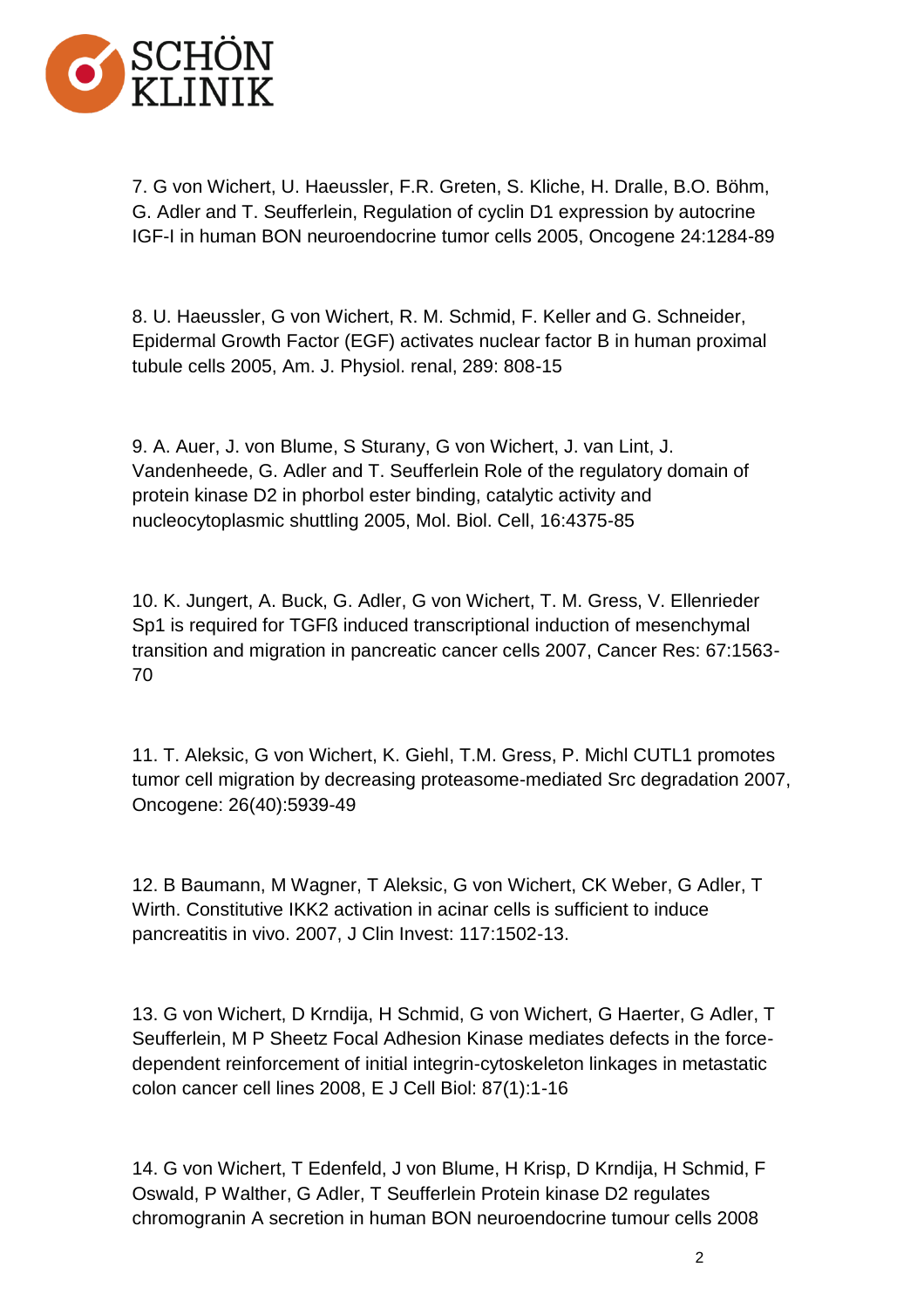

Cell Signal: 20(5):925-34

15. V. Kächele, G von Wichert, G. Adler, T Seufferlein Response to the reintroduction of cetuximab in patients with advanced, chemotherapy-resistant colorectal cancers without progress during first-line application of the antibody 2008, Oncology 74:123-126.

16. D Krndija, H Schmid, J Eismann, U Lother, G Adler, F Oswald, T Seufferlein, G von Wichert Substrate stiffness and the receptor-type tyrosineprotein phosphatase alpha (RPTPα) regulate spreading of colon cancer cells via cytoskeletal contractility 2010, Oncogene 6;29(18):2724-38

17. G. V. Pusapati, D. Krndija, M. Armacki, G von Wichert, J. von Blume, V. Malhotra, G. Adler, T. Seufferlein Role of the second cysteine-rich domain and Pro275 in PKD2 interaction with ARF1, TGN recruitment and protein transport 2010 Mol Biol Cell (6):1011-22.

18. V. Kaechele, M Moehler, MP Lutz, G von Wichert, M Eisele, J Klaus, PR Galle, G Adler, T Seufferlein A phase I/II study of oxaliplatin and paclitaxel in patients with non-resectable cancer of the oesophagus and adenocarcinoma of the gastro oesophageal junction: A Study of the Arbeitsgemeinschaft Internistische Onkologie 2010 Cancer Chemother Pharmacol. 66 (1) : 191-5

19. J. Huth, M. Buchholz, M. Schmucker, G von Wichert, D. Krndija, T. Seufferlein, T.M. Gress, H. A. Kestler Cell migration analysis in time lapse imaging – automated vs manual tracking 2010 BMC Cell Biol.;11:24.

20. S. A. Wacker, C. Alvarado, G von Wichert, U. Knippschild, J. Wiedenmann, K. Clauß, G. Nienhaus, H. Hameister, B. Baumann, T. Borggrefe, W. Knöchel, F. Oswald RITA/C12ORF52, a novel modulator of Notch signalling, acts via nuclear export of RBP-J 2011 Embo J 30 (1) 43-56.

21. M Müller, M Stockmann,D Malan, A Wolheim, M Tischendorf, L Linta, SF Katz, Q Lin, S Latz, C Brunner, AM Wobus, M Zenke, M Wartenberg, TM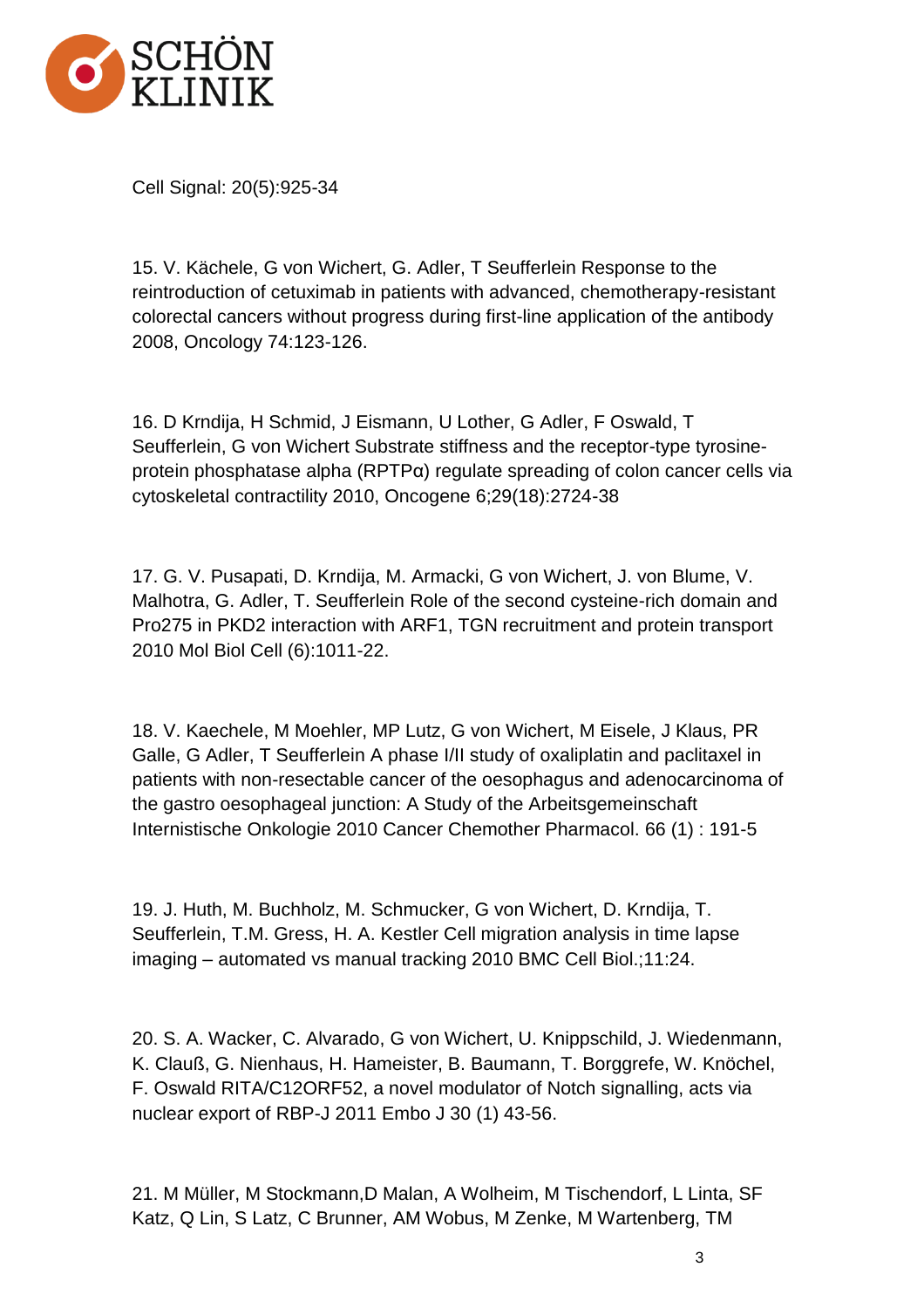

Boeckers, G von Wichert, BK Fleischmann, S Liebau, A Kleger. Ca2+ Activated K Channels-New Tools to Induce Cardiac Commitment from Pluripotent Stem Cells in Mice and Men. Stem Cell Rev. 2011 Oct 26. Epub

22. S Liebau, M Tischendorf, D Ansorge, L Linta, M Stockmann, C Weidgang, M Iacovino, TM Boeckers, G von Wichert, M Kyba, A Kleger An inducible expression system of the calcium-activated potassium channel 4 to study the differential impact on embryonic stem cells. Stem Cells Int. 2011:456815

23. J. Huth, M. Buchholz, J. M. Kraus, K. Mølhave, C. Gradinaru, G. von Wichert, T. M. Gress, H. Neumann, H. A. Kestler TimeLapseAnalyser: Multitarget analysis for live-cell imaging and time-lapse microscopy. 2011 Comput Methods Programs Biomed;104(2):227-34.

24. T Busch, J. Jansen, G von Wichert, H. Frank, B. Omary, G. Adler, T. Seufferlein Role of keratin 8 serine phosphorylation in keratin reorganization and migration of epithelial tumor cells 2012 J Cell Science 125(Pt 9):2148-59

25. G. Pusapati, A. Rykx, S. Vandoninck, R. Derua, J. Van Lint†, G. von Wichert, Thomas Seufferlein Protein kinase D regulates RhoA activity via rhotekin phosphorylation. 2012 J Biol Chem 287(12):9473-83.

26. D. Krndija, H. Schmid, H Kestler, G. Adler, F. Oswald, G von Wichert Phophatase of regenerating liver binds to and activates ARF 1 and regulates migration via enhanced recycling of alpha 5 integrins 2012 J Cell Science May 17. [Epub ahead of print]

27. Rahbari NN, Lordick F, Fink C, Bork U, Stange A, Jäger D, Luntz SP, Englert S, Rossion I, Koch M, Büchler MW, Kieser M, Weitz J; SYNCHRONOUS trial group. Resection of the primary tumour versus no resection prior to systemic therapy in patients with colon cancer and synchronous unresectable metastases (UICC stage IV): SYNCHRONOUS--a randomised controlled multicentre trial (ISRCTN30964555). BMC Cancer. 2012 Apr 5;12:142.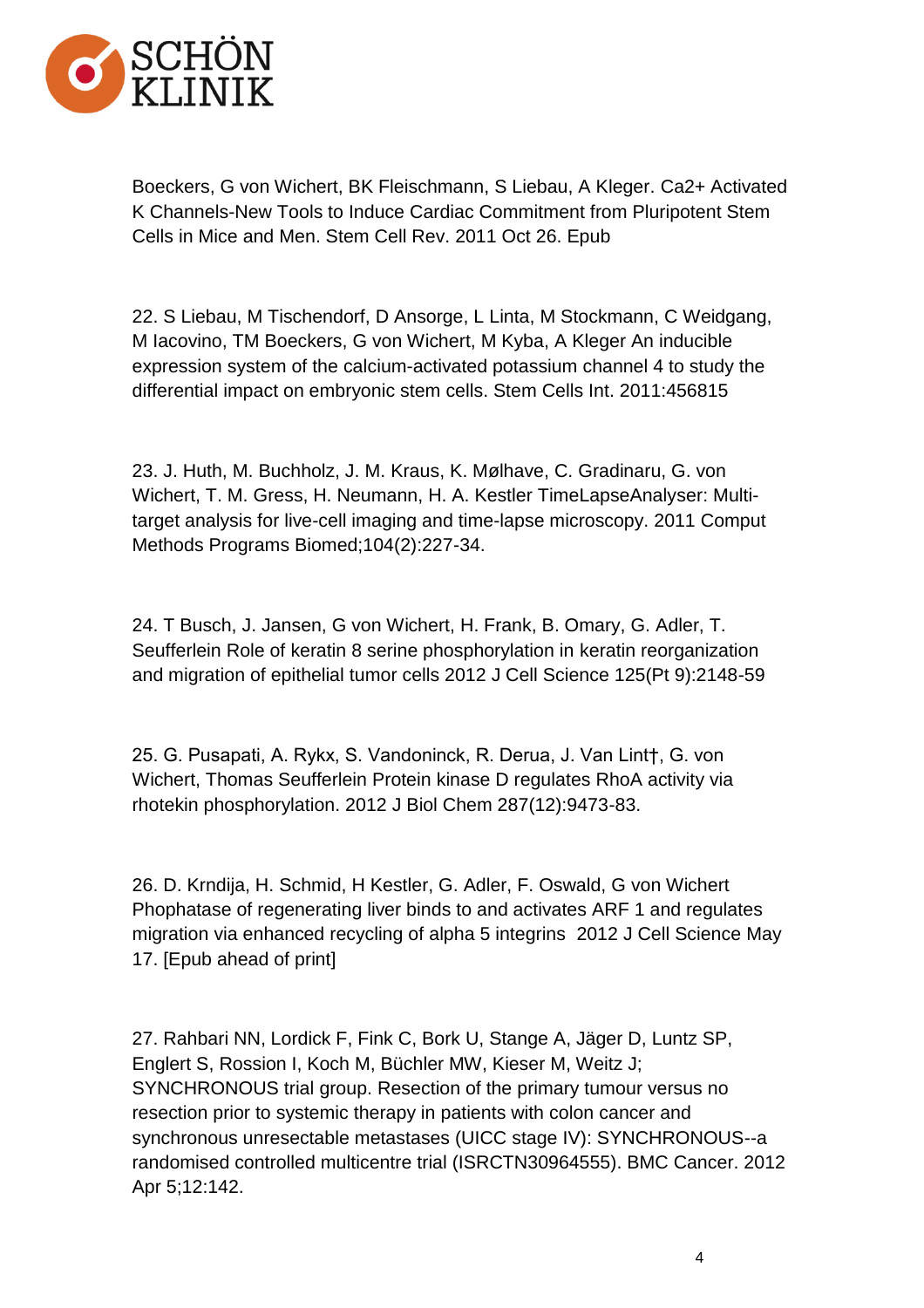

28. CC Schimanski, M. Mohler, M. Schon, E. van Cutsem, R. Greil, W. Bechstein, S. Hegewisch-Becker, G. von Wichert, M. Vohringer, M. Heike, V. Heinemann, M. Peeters, S. Kanzler, S. Kasper, F. Overkamp, H. Samonigg, D. Seehofer, F. Kullmann, I. Schmidtmann, V. Smith-Machnow, I. Gockel, H. Lang, P.R Galle LICC: L-BLP25 in patients with colorectal carcinoma after curative resection of hepatic metastases--a randomized, placebo-controlled, multicenter, multinational, double-blinded phase II trial 2012 BMC Cancer, 12:144

29. G Fois, M Weimer, T Busch, ET Felder, F Oswald, G von Wichert, T Seufferlein, P Dietl, E Felder Effects of keratin phosphorylation on the mechanical properties of keratin filaments in living cells. FASEB J. 2012 Dec 14. [Epub ahead of print]

30. C Villinger, H Gregorius, C Kranz, K Höhn, C Münzberg, G von Wichert, B Mizaikoff, G Wanner, P Walther FIB/SEM tomography with TEM-like resolution for 3D imaging of high-pressure frozen cells. Histochem Cell Biol. 2012 Oct;138(4):549-56

31. Bennouna J, Sastre J, Arnold D, Österlund P, Greil R, Van Cutsem E, von Moos R, Viéitez JM, Bouché O, Borg C, Steffens CC, Alonso-Orduña V, Schlichting C, Reyes-Rivera I, Bendahmane B, André T, Kubicka S; ML18147 Study Investigators. (Andel J, Balcke P, Benedicic B, Eisterer W, Fridrik M, Jagdt B, Keil F, Kretschmer A, Krippl P, Oexle H, Pecherstorfer M, Samonigg H, Schmid M, Thaler J, Tinchon C, Weiss H, Arts J, De Man M, Demolin G, Janssens J, Polus M, Benczikova B, Melichar B, Prausova J, Vitek P, Andersen FZ, Jensen BB, Keldsen N, Østerlind K, Vistisen K, Elme A, Magi A, Ojamaa K, Ristamäki R, Salminen T, Ben Abdelghani M, Bouhier-Leporrier K, Breysacher G, Chone L, Clavero Fabri MC, Deplanque G, Desseigne F, Dourthe LM, Ezenfis J, Faroux R, François E, Garnier C, Gaspard MH, Hebbar M, Illory JF, Kaminsky MC, Lecomte T, Legoux JL, Levache B, Lobry C, Lotz JP, Mabro M, Manet-Lacombe S, Manfredi S, Matysiak Budnik T, Miglianico L, Mineur L, Moullet I, Naman H, Nouyrigat P, Oziel-Taieb S, Perrier H, Pezet D, Philip J, Pottier V, Porneuf M, Ramdani M, Re D, Rinaldi Y, Spaeth D, Taieb J, Terrebonne E, Texereau P, Thirot BA, Tournigand C, Tubiana-Mathieu N, Vantelon JM, Viret F, Ychou M, Bangerter M, Bertram ME, Bohnsteen B, Brinkmann L, Caca K, Constantin C, Cordes H, Dietrich G, Eggert J, Engel E, Fahlke J, Fensterer H, Florschütz A, Folprecht G, Forstbauer H, Freier W, Freund M, Frickhofen N, Gäbele E, Geißler M, Gieseler F, Göhler T, Graeven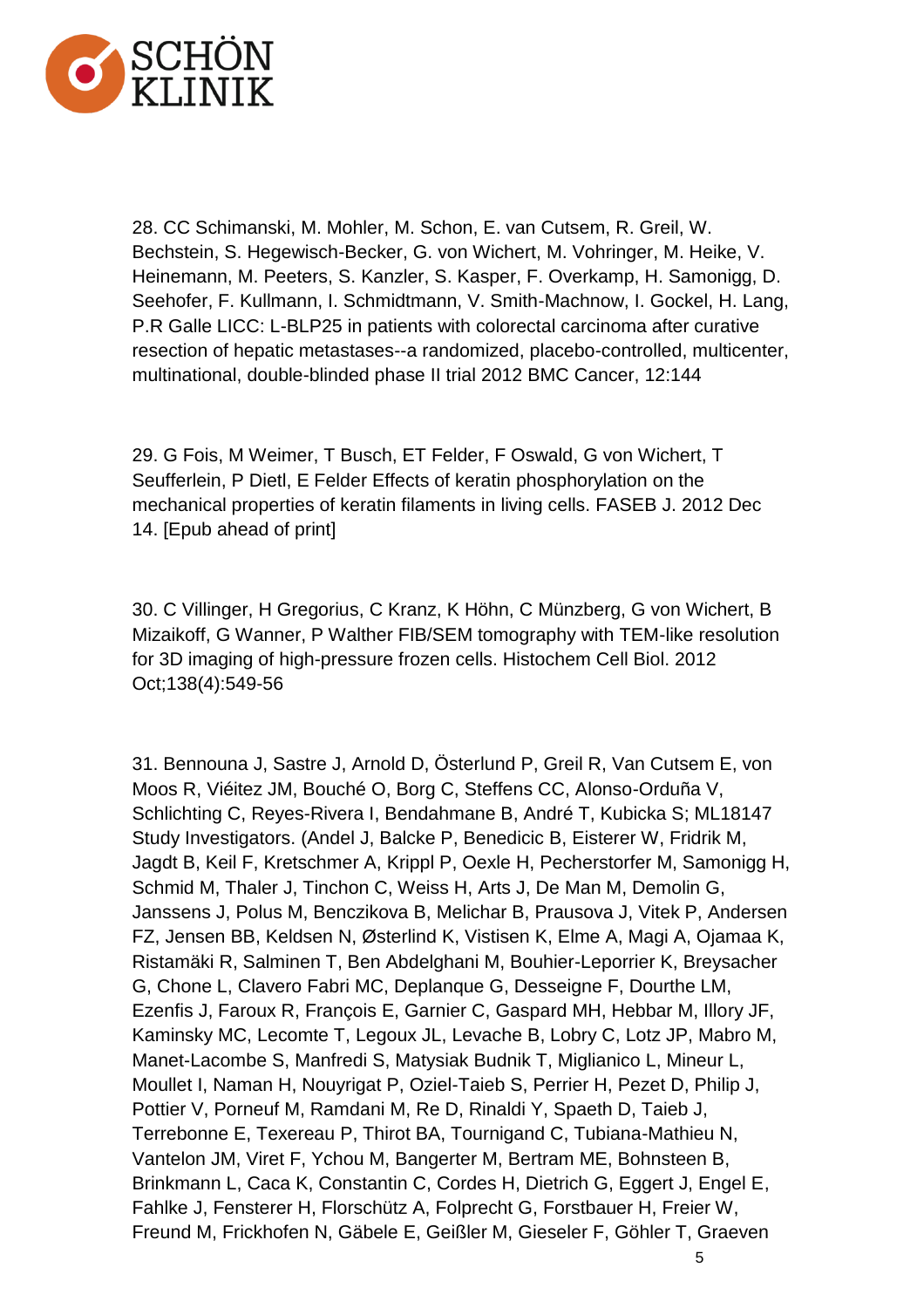

U, Groschek M, Grundeis M, Hacker U, Hagen V, Hebart HF, Hegewisch-Becker S, Heike M, Herrmann T, Hildebrandt B, Höffkes HG, Hübner G, Hübner J, Kettner E, Kneba M, Kohnke JW, Kojouharoff G, König C, Kretzschmar A, Kröning H, Kürner K, Lammert F, Lerchenmüller C, Lück A, Meiler J, Mergenthaler HG, Müller L, Müller-Naendrup C, Nusch A, Papke J, Porschen R, Rädle J, Reddemann C, Ridwelski K, Riera-Knorrenschild J, Rudi J, Schmalenberger A, Schimanski CC, Schlegel F, Schmidt P, Schmiegel W, Schmitz S, Schulze-Bergkamen H, Schwaner I, Schwarzer A, Schwerdtfeger M, Selbach J, Sieber M, Siebler J, Staib P, Stauch M, Stübs P, Tischendorf J, Trarbach T, Tummes D, Valdix AR, Vogel A, G von Wichert, Walther M, Welslau W, Wilhelm G, Wobster H, Wolf T, Zeigenhagen N, Zomorodbaksch B, Batman E, Bloemendal HJ, Kehrer DF, Guren T, Indrebø G, Kersten C, Sorbye H, Fragoso M, Fragoso R, Mellidez JC, Sa A, Aljobran A, Darwish T, Aparicio J, Aranda E, Bosch C, Galan-Brotons A, Busquier Hernandez I, Camara JC, Campos Cervera JM, Carlos Garcia Giron C, Del Prado PM, Donnay O, Escudero P, Falco E, Gallego Plazas J, Garcia Alfonso P, Gonzalez Flores E, Gravalos C, Guardeno R, Juárez A, Lopez Ladron A, Losa Gaspa F, Ma Vicent Vergé J, Marcuello Gaspar E, Massuti Sureda B, Molina J, Montero IC, Muñoa AL, Naranjo MB, Oruezabal Moreno MJ, Pachón Olmos V, Pericay C, Reina Zoilo JJ, Rivera F, Ruiz Casado A, Safont MJ, Salud Salvia A, Tobena M, Toral JC, Valenti V, Valladares Ayerbes M, Vera R, Berglund A, Fernebro E, Hess-Umbricht V, Pless M, Popescu R, Winterhalder R) Continuation of bevacizumab after first progression in metastatic colorectal cancer (ML18147): a randomised phase 3 trial. Lancet Oncol. 2013 Jan;14(1):29-37.

32. Lordick F, Kang YK, Chung HC, Salman P, Oh SC, Bodoky G, Kurteva G, Volovat C, Moiseyenko VM, Gorbunova V, Park JO, Sawaki A, Celik I, Götte H, Melezínková H, Moehler M; Arbeitsgemeinschaft Internistische Onkologie and EXPAND Investigators. (Fein L, Troon S, Cosolo W, Zabernigg A, Andel J, van Laethem JL, Kalantari HR, D'Haens G, Sasse AD, Hélio P, Franke FA, Fanelli MF, Coutinho AK, Beato C, Barrios CH, Tomova A, Kurteva G, Ivanova N, Guenova K, Acevedo A, Yanez E, Soto L, Salman P, Gallardo J, Loredo E, Li J, Wang Y, Qin SK, Liu Y, Guan Z, Sun Y, Shen L, Xu JM, Hefei JM, Chen Z, Prausova J, Petera J, Bencsikova B, Seitz JF, Raoul JL, Pezet D, Faroux R, Deplanque G, Borg C, Pavlidis N, Fountzilas G, Zoller W, Ziske C, Wilke H, Trarbach T, G von Wichert, Weissinger F, Weihrauch M, Schepp W, Karthaus M, Heinemann V, Dechow T, Sahm S, Kullmann F, Moehler M, Lordick F, Lorenzen S, Kleinschmidt R, Cordes HJ, Kanzler S, Dresden S, Illmer H, Folprecht G, Hoffmann M, Hegewisch-Becker S, Geissler M, Geer T, Endlicher E, Daum S, Lo SH, Chu KM, Pintér T, Pécsi B, Osváth M, Dank M, Bodoky G, Bittner N, Shulman K, Shmueli-Shaham E, Brenner B, Aderka D, Hubert A, Ciardiello F, Cascinu S, Siena S, Santoro A, Martoni A, Barone C, Hironaka S,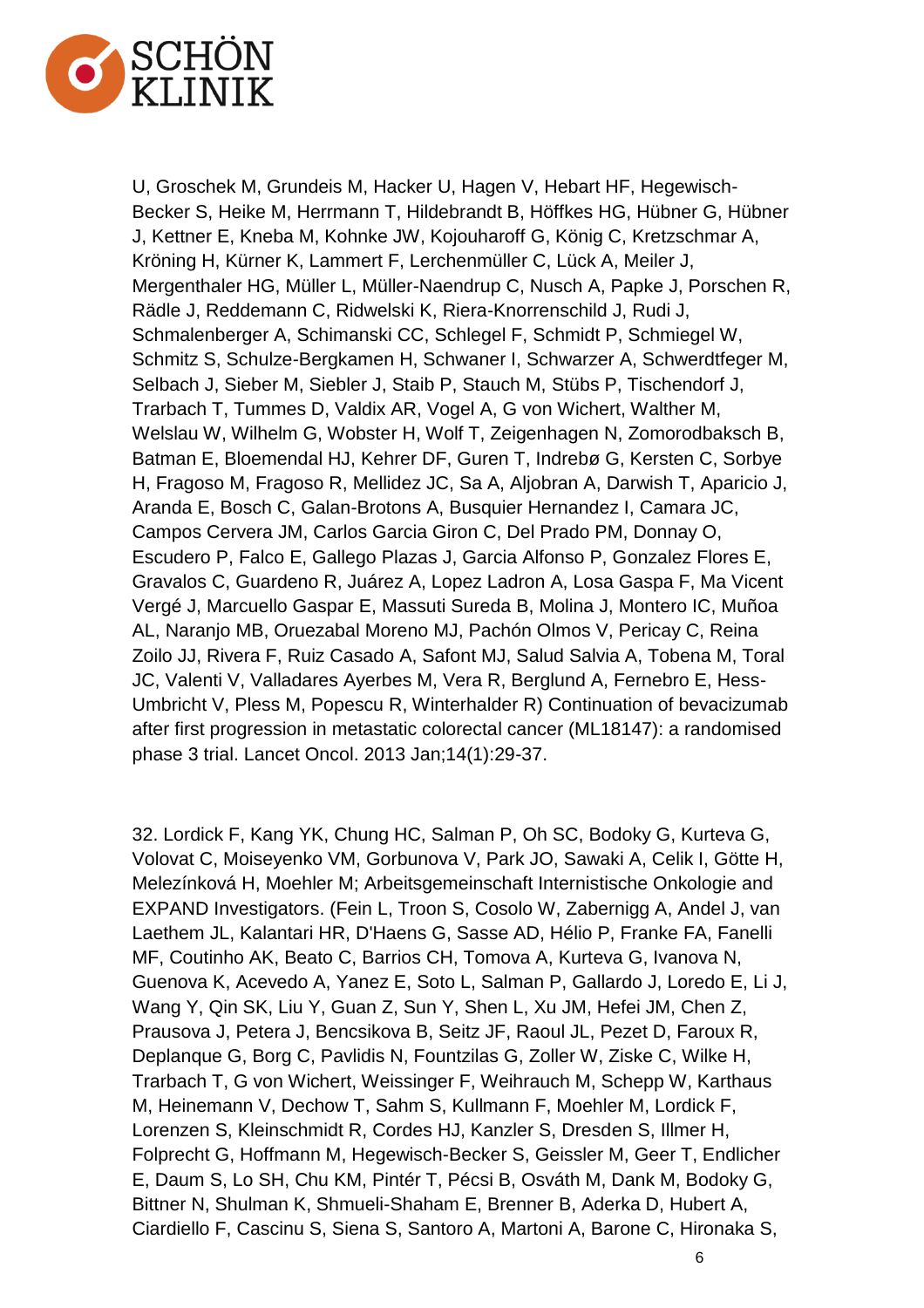

Fuse N, Yamaguchi K, Sasaki Y, Yamada Y, Omuro Y, Tsuburaya A, Takiuchi H, Satoh T, Sawaki A, Nishina T, Komatsu Y, Hamamoto Y, Fujii H, Chin K, Boku N, Staroslawska E, Pikiel J, Jassem J, Filipczyk-Cisarz E, Drosik K, Araujo A, Volovat C, Niculescu A, Filip D, Croitoru AE, Cebotaru C, Moiseyenko VM, Karaseva N, Khasanov R, Gorbunova V, Borisov V, Berdov B, Zang DY, Shin BD, Oh SC, Kim YH, Kim TY, Kang YK, Park JO, Chung HC, Lee KW, Kim JG, Safont MJ, Molins C, Rodríguez J, Rivera F, Quintero G, Marin M, Limón ML, Yeh KH, Jung-Tainan Y, Tsao C, Hsieh JS, Chen YY, Chiu CF, Chen JS, Chang CS, Mansoor AW, Middleton G. Capecitabine and cisplatin with or without cetuximab for patients with previously untreated advanced gastric cancer (EXPAND): a randomised, open-label phase 3 trial. Lancet Oncol. 2013 May;14(6):490-9.

33. Joka M, Boeck S, Zech CJ, Seufferlein T, G von Wichert, Licht T, Krause A, Jauch KW, Heinemann V, Bruns CJ Combination of antiangiogenic therapy using the mTOR-inhibitor everolimus and low-dose chemotherapy for locally advanced and/or metastatic pancreatic cancer: a dose-finding study. Anticancer Drugs. 2014 Oct;25(9):1095-101

34. Kuehnle MC, Attig S, Britten CM, Schulze-Bergkamen H, Lordick F, G von Wichert, Thuss-Patience P, Stein A, Schuler M, Bassermann F, Sahin U, Türeci O. Phenotyping of peripheral blood mononuclear cells of patients with advanced heavily pre-treated adenocarcinoma of the stomach and gastro-esophageal junction. Cancer Immunol Immunother. 2014 Dec;63(12):1273-84

35. Kubicka S, Greil R, André T, Bennouna J, Sastre J, Van Cutsem E, von Moos R, Osterlund P, Reyes-Rivera I, Müller T, Makrutzki M, Arnold D; ML18147 study investigators including AIO, GERCOR, FFCD, UNICANCER GI, TTD, BGDO, GEMCAD, and AGMT groups. (Andel J, Balcke P, Benedicic B, Eisterer W, Fridrik M, Jagdt B, Keil F, Kretschmer A, Krippl P, Oexle H, Pecherstorfer M, Samonigg H, Schmid M, Thaler J, Tinchon C, Weiss H, Arts J, De Man M, Demolin G, Janssens J, Polus M, Benczikova B, Melichar B, Prausova J, Vitek P, Andersen F, Jensen B, Keldsen N, Osterlind K, Vistisen K, Elme A, Magi A, Ojamaa K, Ristamäki R, Salminen T, Ben Abdelghani M, Bouche O, Borg C, Bouhier-Leporrier K, Breysacher G, Chone L, Clavero Fabri MC, Deplanque G, Desseigne F, Dourthe LM, Ezenfis J, Faroux R, François E, Garnier C, Gaspard MH, Hebbar M, Illory J, Kaminsky MC, Lecomte T, Legoux JL, Levache B, Lobry C, Lotz JP, Mabro M, Manet-Lacombe S, Manfredi S, Matysiak Budnik T, Miglianico L, Mineur L, Moullet I, Naman H, Nouyrigat P,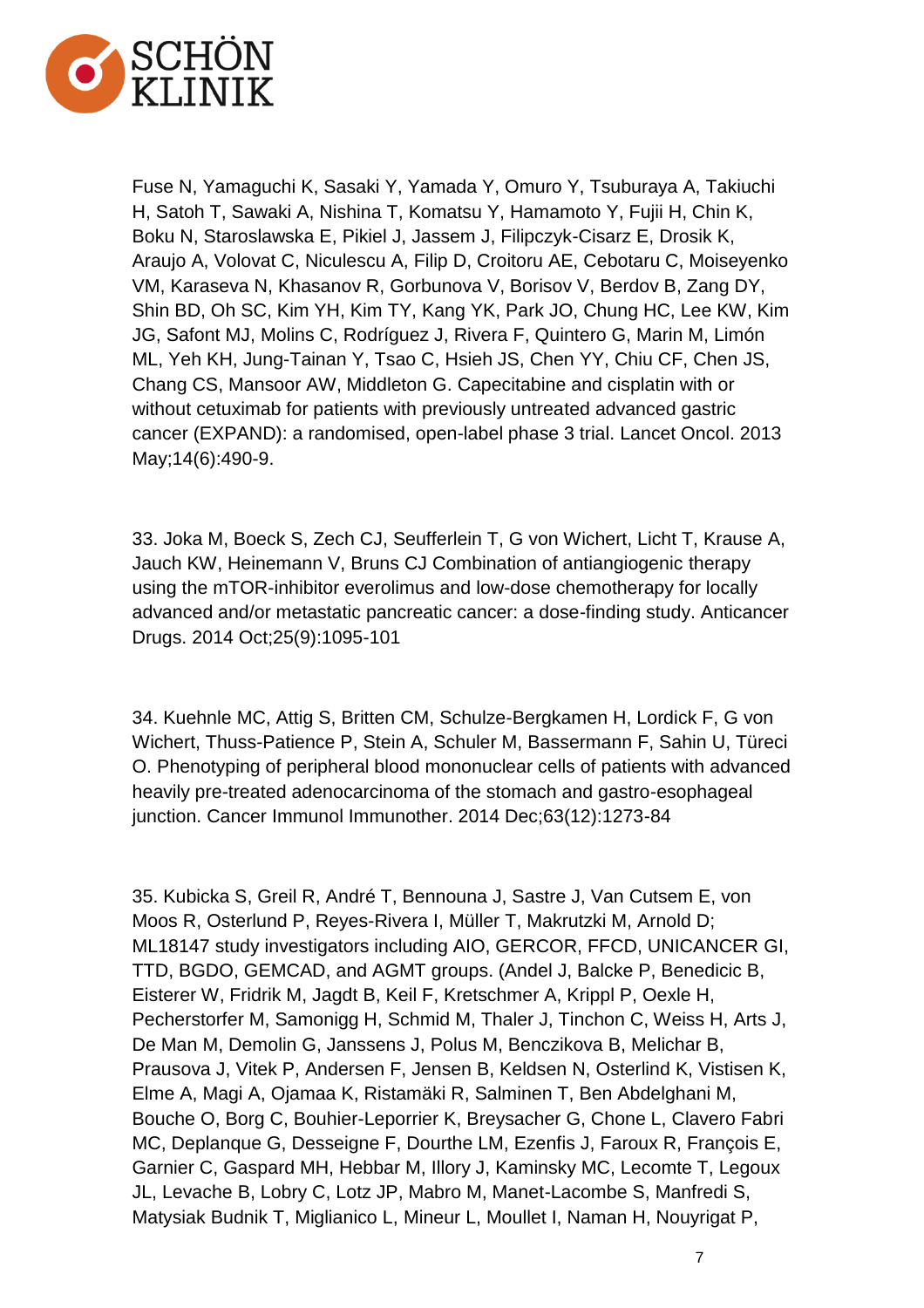

Oziel-Taieb S, Perrier H, Pezet D, Philip J, Pottier V, Porneuf M, Ramdani M, Re D, Rinaldi Y, Spaeth D, Taieb J, Terrebonne E, Texereau P, Thirot Bidault A, Tournigand C, Tubiana-Mathieu N, Vantelon JM, Viret F, Ychou M, Bangerter M, Bertram M, Bohnsteen B, Brinkmann L, Caca K, Constantin C, Cordes HJ, Dietrich G, Eggert J, Engel E, Fahlke J, Fensterer H, Florschütz A, Folprecht G, Forstbauer H, Freier W, Freund M, Frickhofen N, Gäbele E, Geißler M, Gieseler F, Göhler T, Graeven U, Groschek M, Grundeis M, Hacker U, Hagen V, Hebart H, Hegewisch-Becker S, Heike M, Herrmann T, Hildebrandt B, Höffkes HG, Hübner G, Hübner J, Kettner E, Kneba M, Kohnke J, Kojouharoff G, König C, Kretzschmar A, Kröning H, Kürner K, Lammert F, Lerchenmüller C, Lück A, Meiler J, Mergenthaler HG, Müller L, Müller-Naendrup C, Nusch A, Papke J, Porschen R, Rädle J, Reddemann C, Ridwelski K, Riera-Knorrenschild J, Rudi J, Schmalenberger A, Schimanski CC, Schlegel F, Schlichting C, Schmidt P, Schmiegel W, Schmitz S, Schulze-Bergkamen H, Schwaner I, Schwarzer A, Schwerdtfeger M, Selbach J, Sieber M, Siebler J, Staib P, Stauch M, Steffens CC, Stübs P, Tischendorf J, Trarbach T, Tummes D, Valdix AR, Vogel A, G von Wichert, Walther M, Welslau W, Wilhelm G, Wobster H, Wolf T, Zeigenhagen N, Zomorodbaksch B, Batman E, Bloemendal H, Kehrer D, Guren T, Indrebø G, Kersten C, Soerbye H, Fragoso M, Fragoso R, Mellidez J, Sa A, Aljobran A, Darwish T, Alonso-Orduna V, Aparicio J, Aranda E, Bosch C, Galan-Brotons A, Busquier Hernandez I, Camara J, Campos Cervera J, Carlos Garcia Giron C, Del Prado P, Donnay O, Escudero P, Falco E, Gallego Plazas J, Garcia Alfonso P, Gonzalez Flores E, Gravalos C, Guardeno R, Juárez A, Lopez Ladron A, Losa Gaspa F, M Vicent Vergé J, Marcuello Gaspar E, Massuti Sureda B, Molina J, Montero I, Muñoa A, Naranjo M, Oruezabal Moreno M, Pachón Olmos V, Pericay C, Reina Zoilo J, Rivera F, Ruiz Casado A, Safont M, Salud Salvia A, Tobena M, Toral J, Valenti V, Valladares Ayerbes M, Vieitez J, Vera R, Vieitez J, Berglund A, Fernebro E, Hess-Umbricht V, Pless M, Popescu R, Winterhalder R.) Bevacizumab plus chemotherapy continued beyond first progression in patients with metastatic colorectal cancer previously treated with bevacizumab plus chemotherapy: ML18147 study KRAS subgroup findings. Ann Oncol. 2013 Sep;24(9):2342-9. doi: 10.1093/annonc/mdt231. Epub 2013 Jul 12.

36. Hoehler T, G von Wichert, Schimanski C, Kanzler S, Moehler MH, Hinke A, Seufferlein T, Siebler J, Hochhaus A, Arnold D, Hallek M, Hofheinz R, Hacker UT. Phase I/II trial of capecitabine and oxaliplatin in combination with bevacizumab and imatinib in patients with metastatic colorectal cancer: AIO KRK 0205. Br J Cancer. 2013 Sep 17;109(6):1408-13.

8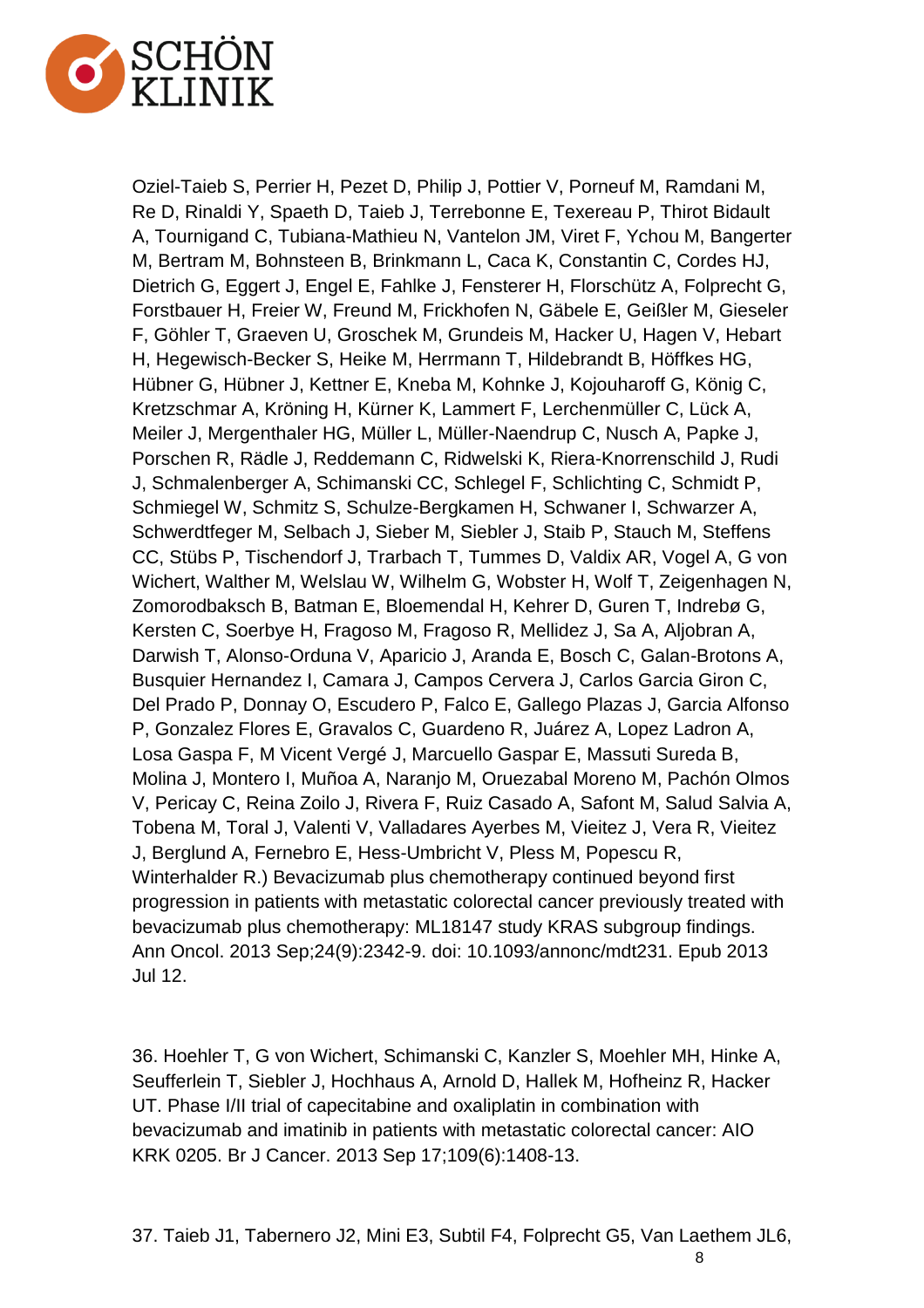

Thaler J7, Bridgewater J8, Petersen LN9, Blons H10, Collette L11, Van Cutsem E12, Rougier P13, Salazar R14, Bedenne L15, Emile JF16, Laurent-Puig P17, Lepage C15; PETACC-8 Study Investigators (Thaler J, Greil R, Gaenzer J, Eisterer W, Tschmelitsch J, Keil F, Samonigg H, Zabernigg A, Schmid F, Steger G, Steinacher R, Andel J, Jagdt B, Lang A, Fridrik M, Függer R, Hofbauer F, Woell E, Geissler D, Lenauer A, Prager M, D'Haens G, Kerger J, Deboever G, Ghillebert G, Polus M, Van Cutsem E, Kalantari HR, Delaunoit T, Goeminne JC, Peters M, Vergauwe P, Houbiers G, Humblet Y, Janssens J, Schrijvers D, Vanderstraeten E, Van Laethem JL, Vermorken J, Van Daele D, Ferrante M, Forget F, Hendlisz A, Yilmaz M, Nielsen SE, Vestermark L, Larsen J, Zawadi MA, Bouche O, Mineur L, Bennouna-Louridi J, Dourthe LM, Ychou M, Boucher E, Taieb J, Pezet D, Desseigne F, Ducreux M, Texereau P, Miglianico L, Rougier P, Fratte S, Levache CB, Merrouche Y, Ellis S, Locher C, Ramee JF, Garnier C, Viret F, Chauffert B, Cojean-Zelek I, Michel P, Lecaille C, Borel C, Seitz JF, Smith D, Lombard-Bohas C, Andre T, Gornet JM, Fein F, Coulon-Sfairi MA, Kaminsky MC, Lagasse JP, Luet D, Etienne PL, Gasmi M, Vanoli A, Nguyen S, Lobry C, Perrier H, Stremsdoerfer N, Laplaige P, Arsene D, Auby D, Bedenne L, Cochin P, Denis B, Geoffroy P, Piot G, Becouarn Y, Bordes G, Deplanque G, Dupuis O, Fruge F, Guimbaud R, Lecomte T, Lledo G, Sobhani I, Asnacios C, Azzedine A, Desauw C, Galais MP, Gargot D, Lam YH, Abakar-Mahamat A, Berdah JF, Catteau S, Clavero-Fabri MC, Codoul JF, De Ledinghen V, Goldfain D, Guichard P, Verge DP, Provencal J, Provencal J, Vedrenne B, Brezault-Bonnet C, Cleau D, Desir JP, Fallik D, Garcia B, Gaspard MH, Genet D, Hartwig J, Krummel Y, Budnik TM, Palascak-Juif V, Randrianarivelo H, Rinaldi Y, Aleba A, Darut-Jouve A, Hamon H, Wendehenne F, Matzdorff A, Stahl MK, Schepp W, Burk M, Mueller L, Folprecht G, Geissler M, Mantovani-Loeffler L, Hoehler T, Asperger W, Asperger W, Kroening H, von Weikersthal LF, Fuxius S, Groschek M, Meiler J, Trarbach T, Rauh J, Ziegenhagen N, Kretzchmar A, Graeven U, Nusch A, G von Wichert, Hofheinz RD, Kleber G, Schmidt KH, Vehling-Kaiser U, Baum C, Schuette J, Haag GM, Holtkamp W, Potenberg J, Reiber T, Schliesser G, Schmoll HJ, Schneider-Kappus W, Abenhardt W, Denzlinger C, Henning J, Derigs HG, Lambertz H, Ingulf BB, Caca K, Constantin C, Decker T, Eschenburg H, Gabius S, Hebart H, Hoffmeister A, Heinz-August H, Kremers S, Leithaeuser M, Mueller S, Wagner S, Daum S, Schlegel F, Stauch M, Heinemann V, Maiello E, Latini L, Zaniboni A, Amadori D, Aprile G, Barni S, Mattioli R, Martoni A, Passalacqua R, Nicolini M, Pasquini E, Rabbi C, Aitini E, Ravaioli A, Barone C, Biasco G, Tamberi S, Gambi A, Verusio C, Marzola M, Lelli G, Boni C, Cascinu S, Bidoli P, Vaghi M, Cruciani G, Di Costanzo F, Sobrero A, Mini E, Petrioli R, Aglietta M, Alabiso O, Capuzzo F, Falcone A, Corsi DC, Labianca R, Salvagni S, Chiara S, Ciuffreda L, Ferraù F, Vincenzo T, Giuliani F, Lonardi S, Gebbia N, Mantovani G, Sanches E, Mellidez JC, Santos P, Freire J, Sarmento C, Costa L, Pinto AM, Barroso S, Santo JE, Guedes F, Monteiro A, Sa A, Furtado I, Salazar R, Aguilar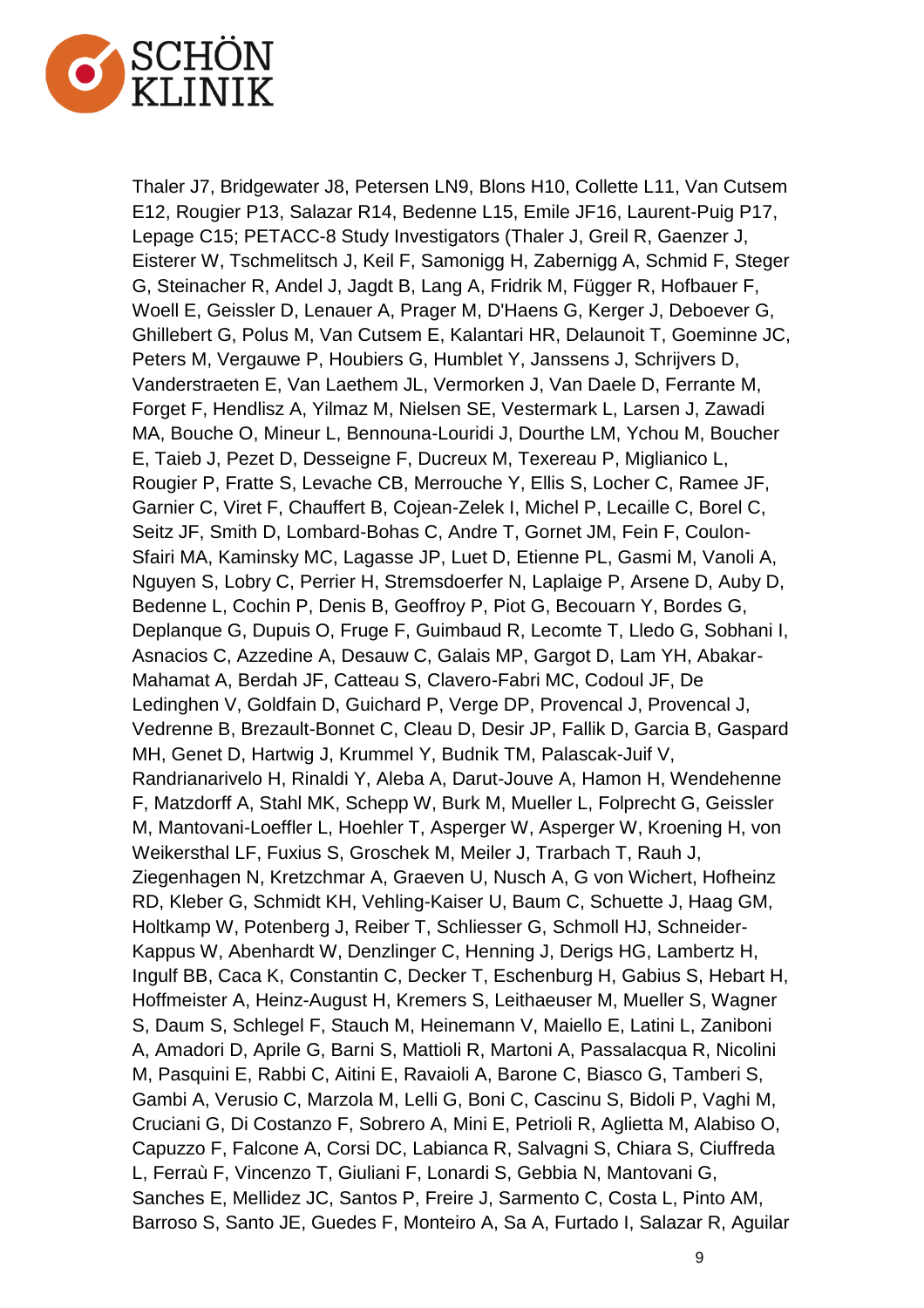

EA, Herrero FR, Tabernero J, Valera JS, Ayerbes MV, Batlle AF, Gil S, Esteve AA, Garcia-Giron C, Vivanco GL, Salvia AS, Orduña VA, Garcia RV, Gallego J, Sureda BM, Remon J, Aguilera MJ, Nogueras LC, Merino BQ, Merino BQ, Castro CG, Martinez de Prado P, Pijaume Pericay C, Constenla Figueiras M, Guasch Jordan I, Gome Reina MJ, Lopez-Ladron Garcia A, Garcia-Ramos AA, Cervantes A, Fernandez Martos C, Marcuello Gaspar E, Cabezas Montero I, Escudero Emperador P, Leon Carbonero A, Gallen Castillo M, Garcia Garcia T, Garcia Lopez J, Gonzalez Flores E, Guillot Morales M, Llanos Muñoz M, López Martín A, Maurel J, Camara JC, Dueñas Garcia R, Salgado M, Hernandez Busquier I, Checa Ruiz T, Lacasta Muñoa A, Nogue Aliguer M, Ortiz de Taranco AV, Mendez Ureña M, Losa Gaspa F, Ponce JJ, Bosch Roig C, Valero Jimenez P, Galan Brotons A, Albiol Rodriquez S, Ales Martinez J, Canosa Ruiz L, Centelles Ruiz M, Bridgewater J, Glynne-Jones R, Tahir S, Hickish T, Cassidy J, Samuel L.) Oxaliplatin, fluorouracil, and leucovorin with or without cetuximab in patients with resected stage III colon cancer (PETACC-8): an open-label, randomised phase 3 trial. Lancet Oncol. 2014 Jul;15(8):862-73.

38 Münzberg C, Höhn K, Krndija D, Maaß U, Bartsch DK, Slater EP, Oswald F, Walther P, Seufferlein T, G von Wichert. IGF-1 drives chromogranin A secretion via activation of Arf1 in human neuroendocrine tumour cells. J Cell Mol Med. 2015 May;19(5):948-59. doi: 10.1111/jcmm.12473.

39. Qin R, Schmid H, Münzberg C, Maass U, Krndija D, Adler G, Seufferlein T, Liedert A, Ignatius A, Oswald F, Eiseler T, G von Wichert. Phosphorylation and turnover of paxillin in focal contacts is controlled by force and defines the dynamic state of the adhesion site. Cytoskeleton (Hoboken). 2015 Feb;72(2):101-12.

40. Ettrich TJ, Perkhofer L, G von Wichert, Gress TM, Michl P, Hebart HF, Büchner-Steudel P, Geissler M, Muche R, Danner B, Kächele V, Berger AW, Güthle M, Seufferlein T DocOx (AIO-PK0106): a phase II trial of docetaxel and oxaliplatin as a second line systemic therapy in patients with advanced pancreatic ductal adenocarcinoma. BMC Cancer. 2016;16(1):21.

41. Emile JF, Julié C, Le Malicot K, Lepage C, Tabernero J, Mini E, Folprecht G, Van Laethem JL, Dimet S, Boulagnon-Rombi C, Allard MA, Penault-Llorca F, Bennouna J, Laurent-Puig P, Taieb J; PETACC8 Study Investigators (G von Wichert); Austrian Breast and Colorectal cancer Study Group (ABCSG); Belgian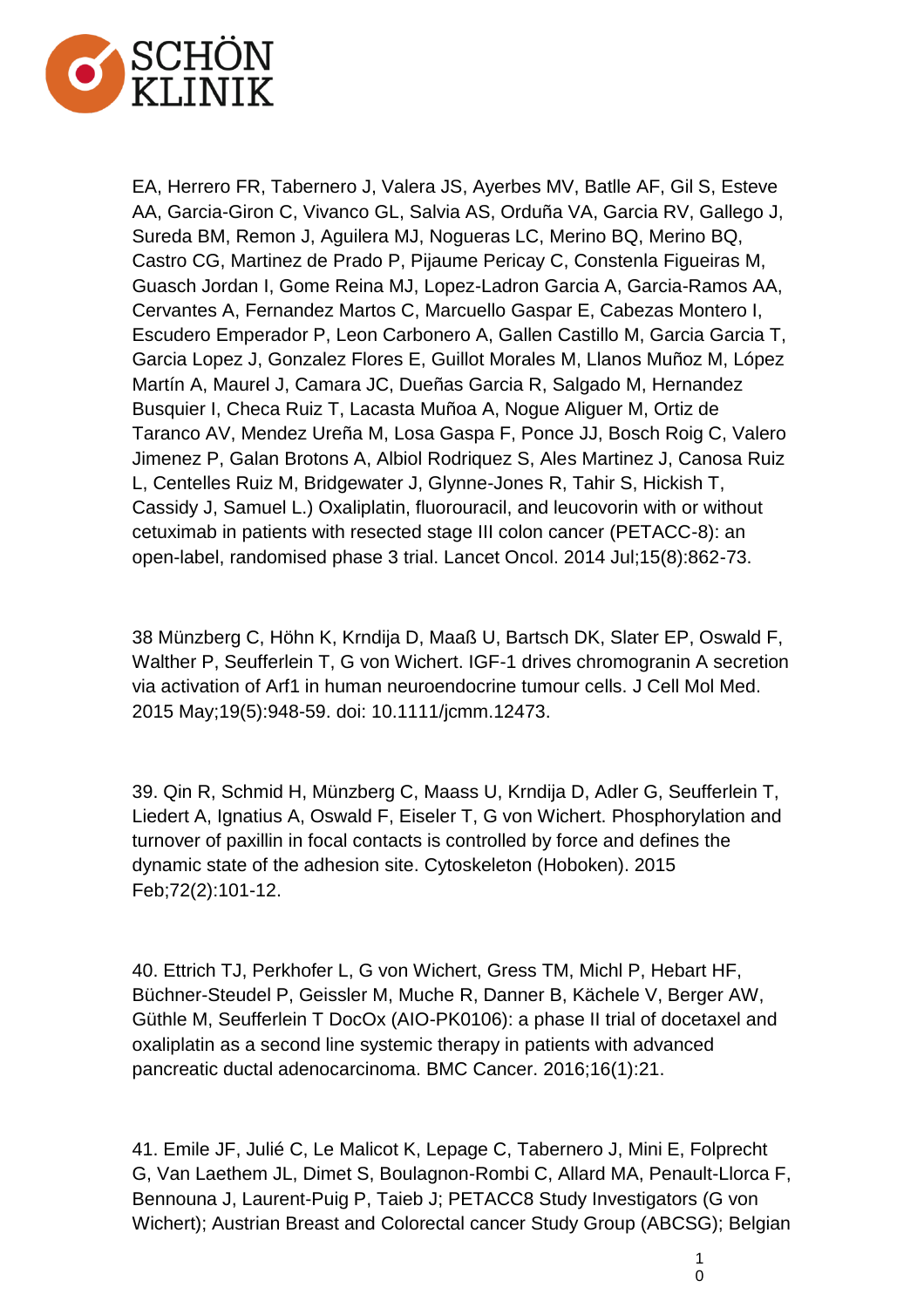

Group of Digestive Oncology (BGDO); Lone Nørgård Petersen; Fédération Francophone de Cancérologie Digestive (FFCD); Fédération Nationale des Centres de Lutte Contre le Cancer (UNICANCER); Fédération Nationale des Centres de Lutte Contre le Cancer Association Européenne de Recherche en Oncologie (AERO); Arbeitsgemeinschaft Internistische Onkologie (AIO); Gruppo Italiano per lo Studio dei Carcinomi dell'Apparato Digerente (GISCAD); Gruppo Oncologico dell'Italia Meridionale (GOIM); Istituto Oncologico Romagnolo (IOR); Gruppo Cooperativo Chirurgico Italiano (GOCCI); Gruppo Oncologico Nord Ovest (GONO); Gruppo Oncologico Italiano di Ricerca Clinica (GOIRC); Gruppo Cooperativo do Cancro Digestivo da Associação Portuguesa de Investigação Oncológica (GCCD, APIO); Grupo Español para el Tratamiento de los Tumores Digestivos (TTD); John Allen Bridgewater. Prospective validation of a lymphocyte infiltration prognostic test in stage III colon cancer patients treated with adjuvant FOLFOX. Eur J Cancer. 2017 Sep;82:16-24. doi: 10.1016/j.ejca.2017.04.025. Epub 2017 Jun 23.

1.2. Übersichtsartikel und Kasuistiken

1. G von Wichert and M.P. Sheetz The biophysical interpretation of the ECM affects physiological and patho-physiological cellular behavior 2005; Z. Gastroenterol.,43:1329-1336

2. G von Wichert und P. von Wichert Möglichkeiten und Probleme der Applikation von systemisch wirksamen, höhermolekularen Wirkstoffen mittels Inhalation 2006, Med. Klin: 101(9):718-23

3. T Seufferlein, G von Wichert, G Adler. Palliative treatment of pancreatic cancer Dtsch Med Wochenschr. 2007;132:813-7

4. T Seufferlein, G von Wichert, G Adler Medikamentöse Therapie des Kolonkarzinoms Dtsch Med Wochenschr 2007: 132(38):1951-62

5. G von Wichert, T Seufferlein Adjuvante Chemotherapie bei soliden Tumoren des Gastrointestinaltraktes - sind Fortschritte erkennbar? Internist: 2007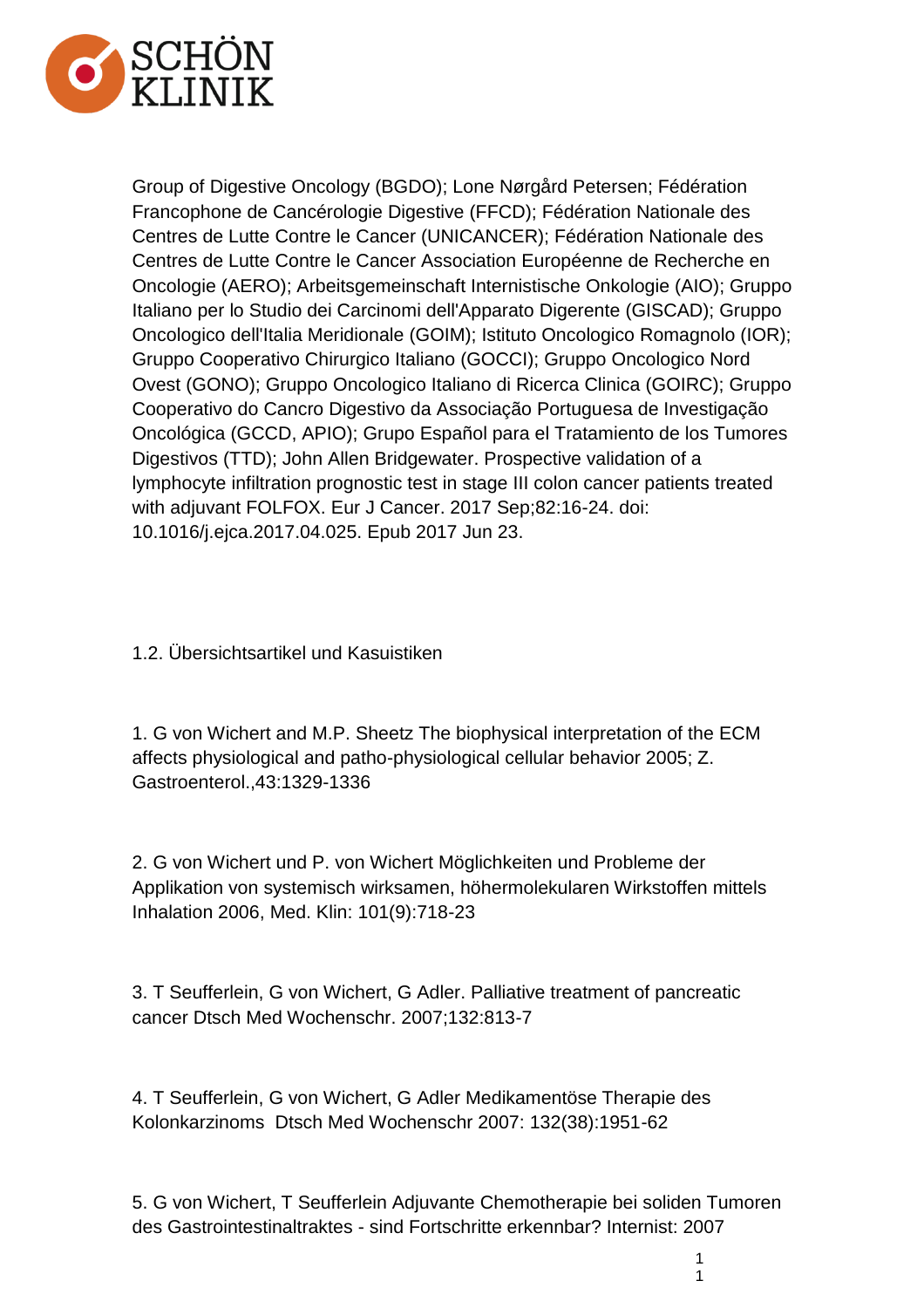

48(12):1335-1342

6. T. Seufferlein, G von Wichert, G. Adler Diagnostik und Therapie des Pankreaskarzinoms Pharma Fokus Onkologie. 2007: 4; 12: 2-5

7. G von Wichert, T Seufferlein, G. Adler Palliative treatment of pancreatic cancer? 2008 J. Dig. Dis.: 9(1):1-7.

8. G von Wichert, G. Adler, T. Seufferlein Die Therapie des kolorektalen Karzinoms

Tumordiagnostik & Therapie 2008, 03: (29); 134-139

9. G von Wichert, G. Adler, T. Seufferlein Die Prävention des kolorektalen Karzinoms Tumordiagnostik & Therapie 2008, 03: (29); 128-132

10. T. Seufferlein, J. Ahn, D. Krndija, U. Lother, G. Adler, G von Wichert Tumor biology and cancer therapy - an evolving relationship. Cell Commun Signal. 2009 13; 7:19.

11. S. Walter, G. Adler, G von Wichert Kolonkarzinom: Einfluss der Ernährung sowie Prävention und Diagnostik Pharma Fokus Onkologie. 2009; 6: 12: 15-20

12. J. Stephani, G. Adler, G von Wichert Aktuelle Therapie der Gicht Gastroenterologie up2date 2010; 6(1): 63-78

13. G von Wichert, G. Adler, T Seufferlein Der Weg in die personalisierte Therapie von gastrointestinalen Tumorerkrankungen - Möglichkeiten und Limitationen, Dtsch Med Wochenschr 2010; 135(34-35):1687-91

14. S Walter, G Adler, G von Wichert Magenkarzinom: Aktuelles zu Diagnose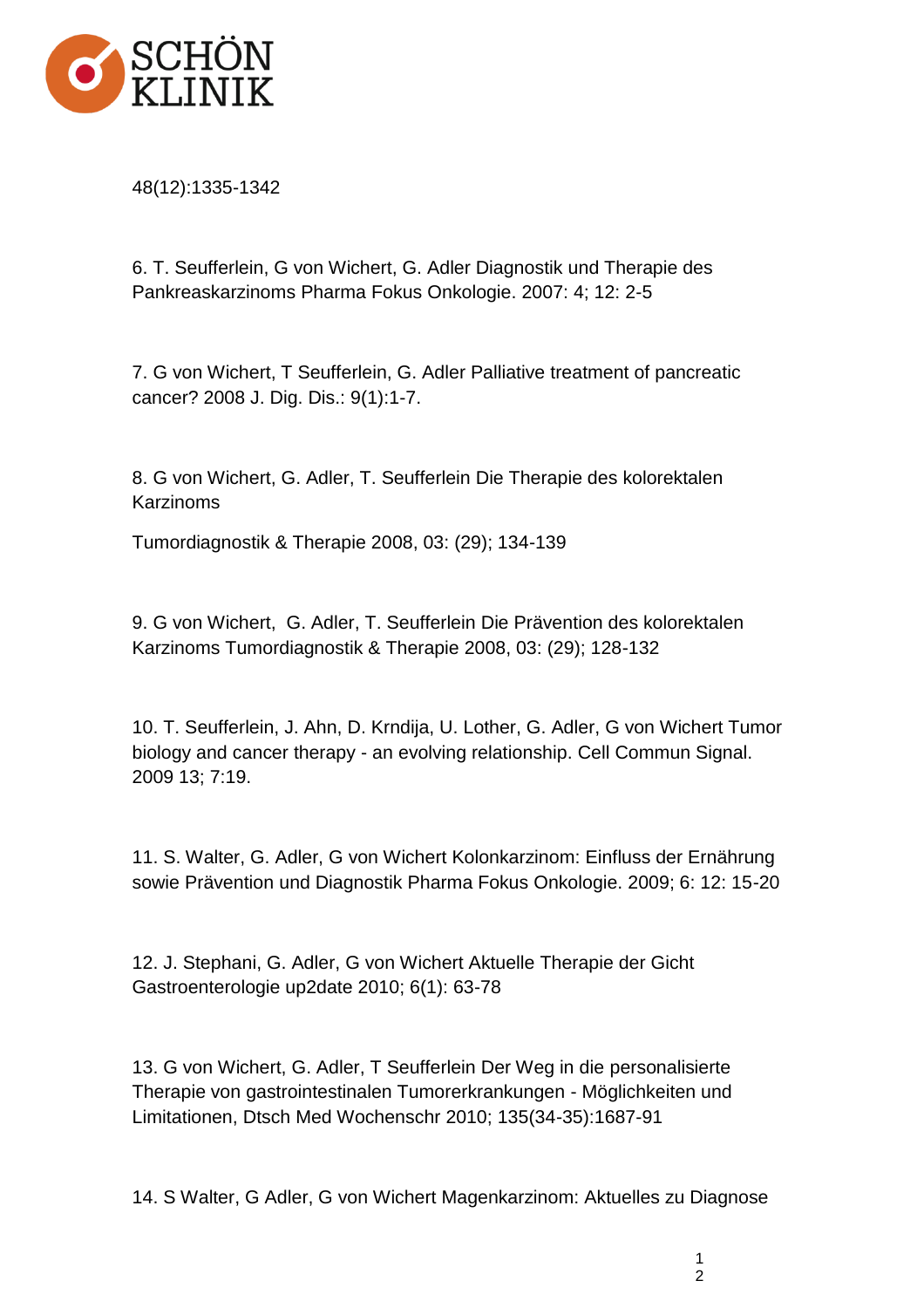

und Therapie Pharma Fokus Onkologie. 2010; 7: 18 -24

15. K Giehl, M Bachem, M Beil, BO Bohm, VEllenrieder, SFulda, TM Gress, K Holzmann, HA Kestler, M Kornmann, AMenke, PMoeller, F Oswald, RM Schmid, V Schmidt, R Schirmbeck, T Seufferlein, G von Wichert, M Wagner, P Walther, T Wirth, G Adler Inflammation, Regeneration and Transformation in the Pancreas - Results of the Collaborative Research Center 518 (SFB 518) at the University of Ulm Pancreas 2011 40(4):489-502

16. A Kleger, S Liebau, Q Lin, G von Wichert, T Seufferlein The impact of bioactive lipids on cardiovascular development. Stem Cells Int. 2011:916180

17. MW Kühn, R Blagieva, D Beha, M Hänle, F Reister, D Henne-Bruns, C Pilcher, BO Böhm, G von Wichert A 31-year-old pregnant woman with refractory hypercalcemia. Internist (Berl). 2012; 53(12):1490-5.

18. P von Wichert, P Barth, G von Wichert Tracheal and bronchial involvement in colitis ulcerosa - a colo-bronchitic syndrome? A case report and some additional considerations. Ger Med Sci. 2015 Mar 30;13:Doc 03.

19. G von Wichert, L Stiedenroth, F Jacobsen, H Kopdag, K Rückert, U Nahrstedt Das Magenkarzinom - Aktuelle Therapiekonzepte Hamburger Ärzteblatt 06-2017; 12-16

20. T Werner, L Stiedenroth, S Jaganjac, G von Wichert Das hepatozelluläre Karzinom - Aktuelle Therapiekonzepte Hamburger Ärzteblatt 04-2018; 14-18

21. U Nahrstedt, L Stiedenroth, M Teutsch, H Kopdag, S Jaganjac, G von Wichert Pankreaskarzinom – aktuelle Therapiekonzepte. Hamburger Ärzteblatt 03-2019; 28-31

22. G von Wichert, KH Tanida, S Jaganjac Stridor durch gedeckt perforiertes Aortenaneurysma (Stridor from a concealed perforated aortic aneurysm) Dtsch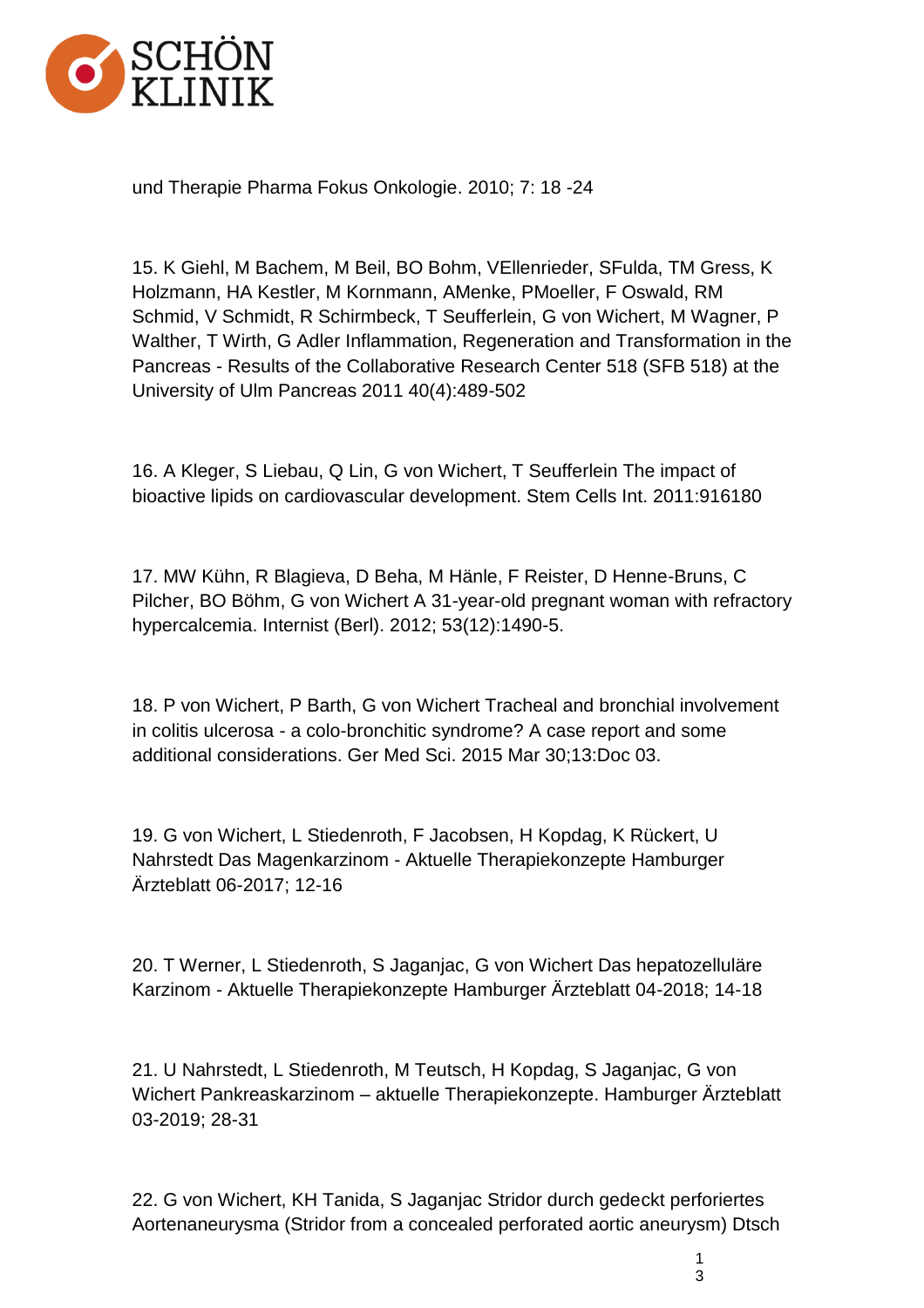

Arztebl Int 2019; 116: 652

23. KH Tanida, G von Wichert, M Hentschke, T Fenner Sepsis Due to Ignatzschineria ureiclastica Caused by Maggot-Infested Wounds in a Homeless Man in Germany: a Case Report; SN Comprehensive Clinical Medicine 2019: pp 1–4

24. Eichstädt D, Lehnhoff D, Kopdag H, von Wichert G Exertional dyspnea, myalgia, petechiae of the lower extremities and pronounced gingivitis in a 64 year-old female patient. Internist (Berl). 2020 Feb;61(2):213-216.

25. Wernecke M, Frieling D, Brandl U, Feller A, von Wichert G. EBV-positive MTX-associated lymphoproliferative disorder and Ig M myeloma in rheumatoid arthritis Dtsch Med Wochenschr. 2021 Feb;146(4):262-265.

26. Sarfo B, Kopdag H, Pott MC, Stiedenroth L, Nahrstedt U, Schäfer H, von Wichert G; Postinfectious T-lymphocytic enteral leiomyositis as a rare cause of chronic intestinal pseudoobstruction. 2021 Zeitschrift für Gastroenterologie, 2021; 59(04): 326 - 330

27. Eichstädt D, Werner T, von Wichert G Ein 71-jähriger Patient mit Motilitätsstörung und Gewichtsverlust. Internist (Berl). 2021 in press.

## 1.3. Buchbeiträge

1. G von Wichert, G. Adler and T. Seufferlein, The organized anarchy: Signal transduction mechanisms regulating pancreatic cancer growth 2001, Recent Res. Devel. Cancer 3: 337-354

2. G von Wichert, G. Adler and T. Seufferlein, Onkologie in "Medizinische Prävention und Gesundheitsförderung" (J. Haisch (Hrsg.)); Hans Huber Verlag 2006